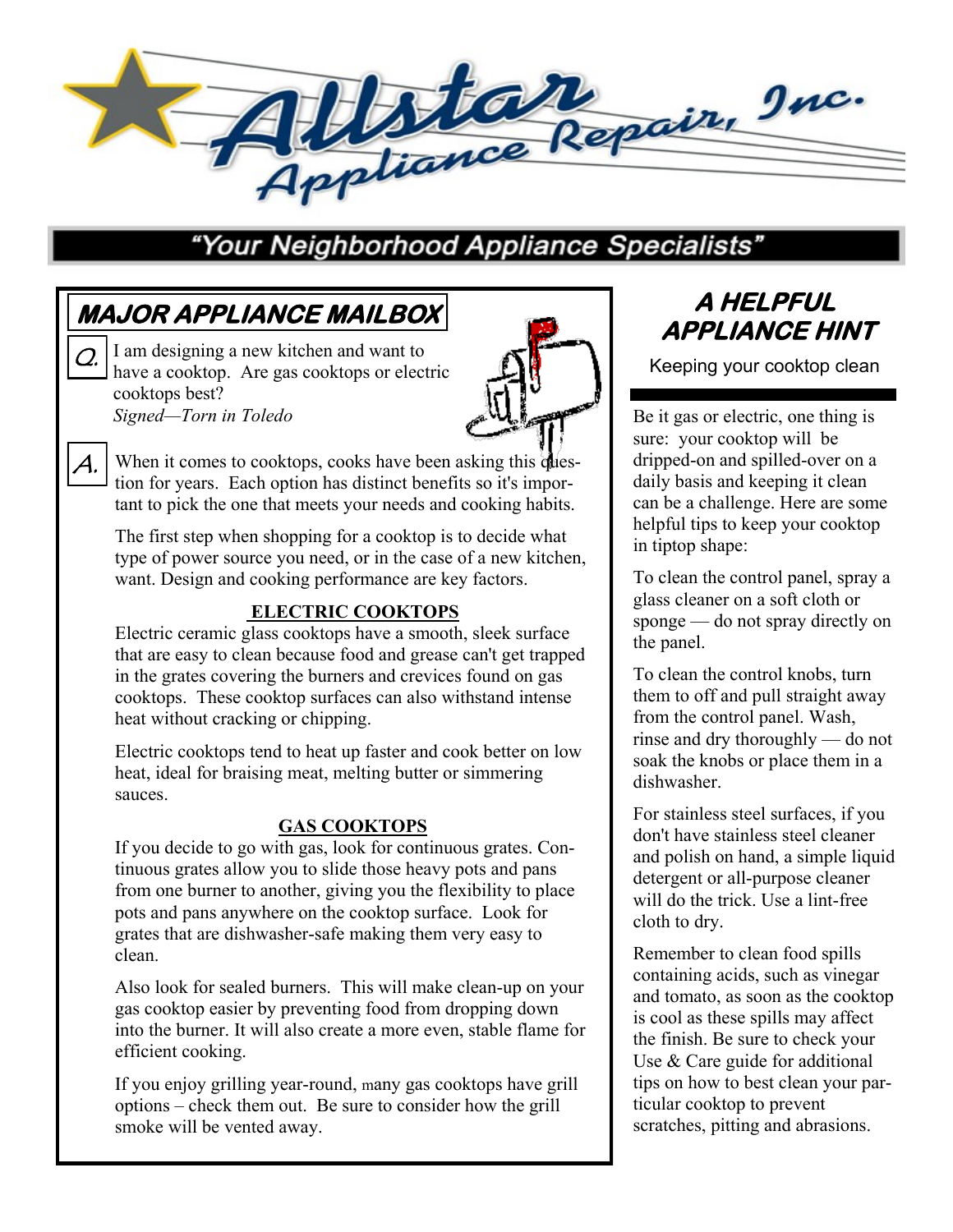#### **MYTHBUSTERS! Are these Household Myths and Mysteries of Summer... TRUE or FALSE?**



Myth/Mystery: Putting Out a Fake Owl Will Keep Away Birds Answer: **FALSE**

Whether it's inflatable, hard plastic, or wood, an owl in the window won't permanently deter birds. "They quickly realize those owls aren't real," says Roger Lederer, professor emeritus of biological sciences at California State University, in Chico, and owner of [Ornithology.com.](http://ornithology.com/) A fake owl *could* discourage birds from trying to kamikaze through the glass, but that's only because the owl is covering it, Lederer says: "An Elvis doll would probably be just as effective."

Myth/Mystery: Dusting Houseplants Is Crucial or They Can't Breathe Answer: Partially **TRUE**

Over time dust can block plants' pores, which allow water vapor to escape (transpiration) and food production to occur (photosynthesis). Don't feel obliged to take a feather duster to your philodendron every time you wipe down the TV screen, but most houseplants do benefit from having their leaves cleaned once or twice a year, says David Ellis of the American Horticultural Society. He suggests wiping the tops and bottoms of broadleaved plants with a damp cloth or sponge. Even quicker: Pop them under a soft shower, or spray them gently with the garden hose.

Myth/Mystery: Leaving Grass Clippings on the Lawn After Mowing Is Harmful Answer: **FALSE**

In fact, this process, called grass cycling, allows the nutrients to return to the soil, says turfgrass science professor Trey Rogers. However, if you've neglected the lawn for months, then suddenly have an Edward Scissorhands moment, you could have too much of a good thing. "If the grass is really tall and you leave large clumps," says Rogers, "they won't work their way down to the ground, and there's a good chance they'll smother the turf."

Myth/Mystery: Watering the Lawn in the Midday Sun Burns the Grass Answer: **FALSE**

Burning occurs when water acts as a magnifying glass. On a normal (not boggy) lawn, the summer midday sun will evaporate moisture too quickly for that, says Trey Rogers, professor of turfgrass science at Michigan State University, in East Lansing. What *will* get singed is your wallet: Up to 60 percent of the water you use will be lost through evaporation. "You're fighting Mother Nature—the wind and the sun," says Rogers. The best time to water? Between 5am. and 9am. The sun will dry the grass by late morning, reducing the potential for fungal diseases that can develop when water sits too long on grass―which is why watering a lawn at night isn't a good idea.

Myth/Mystery: Cutting the Grass as Short as You Can Means You Have to Mow It Less Often Answer: **TRUE**... **only because if you cut it too short, you'll kill it** 

"You're taking away the leaf, which is the plant's food factory," explains John Buechner, the Marlboro, New Jersey–based director of technical services for lawn-service provider, Lawn Doctor. The plant will compensate by diverting energy from growing roots to regrowing the leaf. What should you do? When you mow, never cut off more than one-third of the blades. This ensures that the grass is long enough to shade the soil and keep its temperature down, allowing the roots to grow deeper and increasing drought tolerance. Plus, "a healthy lawn that's well nourished and thick is the best defense against weeds," says Buechner.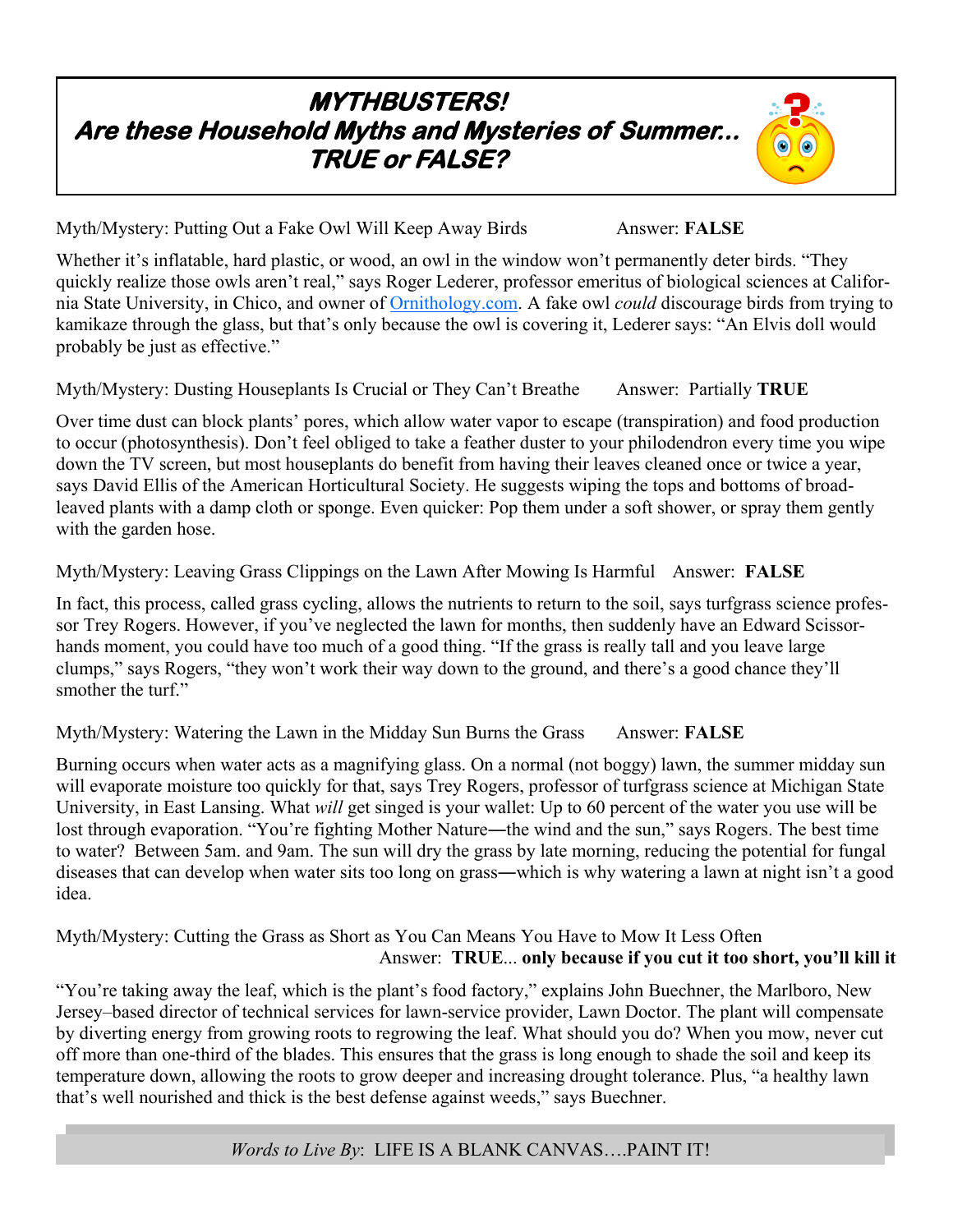## **MORE MYTHBUSTERS! …and these actually have something to do with appliances! Do you know if these are TRUE or FALSE?**



Myth/Mystery: Standing in Front of a Running Microwave Oven Will Give You Cancer

#### Answer: **FALSE…probably**

Despite a few studies suggesting possible cause for concern, according to a Food and Drug Administration spokesperson, "there are no established adverse health effects, including cancer, from using or standing in front of a standard microwave oven." The non-ionizing radiation that ovens use to change the chemical structure of food is different from the ionizing radiation that causes cells in the body to mutate. Research is ongoing, though, so to be safe, the FDA advises, don't stand directly in front of a microwave "for long periods of time" while it's working. If you're standing there watching last night's kung pao chicken reheat, you're much more likely to die of boredom.

Myth/Mystery: Always Clean the Lint Trap Before Using the Clothes Dryer Answer: **TRUE**

The lint filter covers an exhaust port. If it's blocked with a layer of fuzz―and all it takes is a load of towels to make one―the moist air can't get out. It's a tremendous waste of energy, because it takes longer for clothes to dry, and there's a remote possibility of fire. Also, residue from dryer sheets and detergent can decrease performance by forming an invisible layer on the trap, says Jill Notini of the Association of Home Appliance Manufacturers. She suggests taking a nylon brush and hot, soapy water to the screen regularly.

Myth/Mystery: Keeping the Refrigerator Door Open Will Spoil the Food Inside Answer: **FALSE**

Well, I guess it is kind of true, but you'd have to stand there pondering for hours or days. According to the U.S. Department of Agriculture, food can sit in the 'Danger Zone'—between 40 and 140 degrees Fahrenheit—for two hours before it needs discarding, but "opening the refrigerator door for a short period will not cause the temperature to rise significantly," says Patty Davis, information officer for the U.S. Consumer Product Safety Commission. Mostly it's an energy waster. When you allow the cold air to escape, it tells the compressor to cycle on, and that takes more electricity.

Myth/Mystery: Leaving Dishes in the Sink Will Make Them Dirtier Answer: **TRUE**

Experts say all those bits of food are like Thanksgiving dinner to germs. And as they eat, they multiply. "Water is an ideal medium for bacteria to grow in," says Joseph Rubino, director of microbiology at Lysol -maker Reckitt Benckiser, in Montvale, New Jersey. "Plus, the bacteria spread when the water from the sink splashes onto the counter." If you're going to soak dishes, Rubino recommends, limit it to an hour or two. If you need more time to muster up the energy, let dishes sit without water―but good luck chiseling that dried oatmeal out of the bowls three days later.

# **Protect Yourself from Consumer Fraud!**

Here is some sound consumer financial advice:

- When ordering checks have only your initials (instead of first name) and last name put on them. An identity thief will not know how you sign your checks but your bank will.
- Do not sign the back of your credit cards. Instead, put 'PHOTO ID REQUIRED.'
- When writing checks to pay your credit card bill, DO NOT put the complete account number on the memo line. Instead, just put the last four numbers.



**Don't get ripped off!**